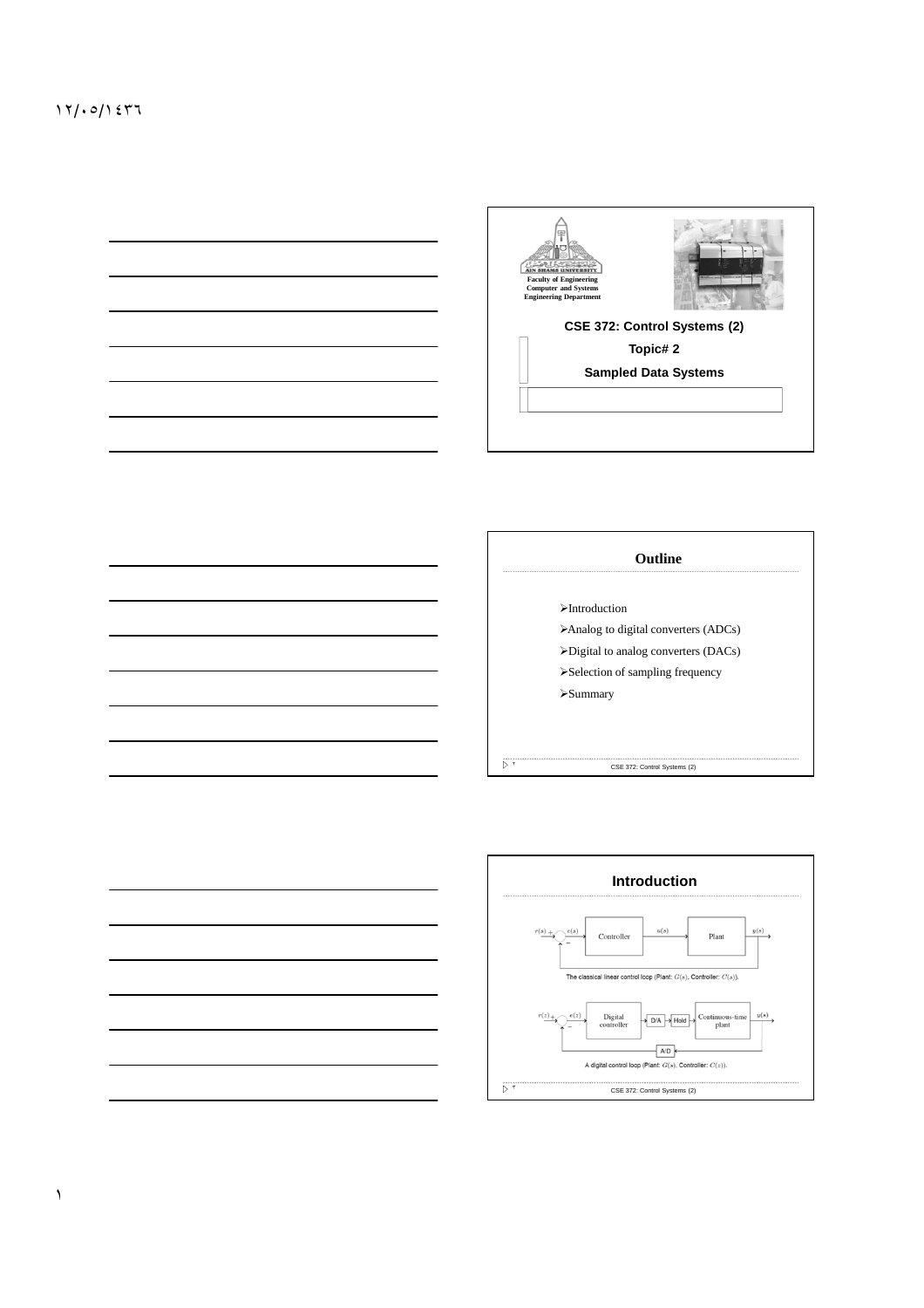| Introduction                                                     |  |  |  |
|------------------------------------------------------------------|--|--|--|
| <b>Advantages of digital control</b>                             |  |  |  |
| Hardware is replaced by software, which is costly-effective      |  |  |  |
| Complex function can be implemented in software so easily        |  |  |  |
| rather then hardware                                             |  |  |  |
| Reliability in implementation, that means, you can simply        |  |  |  |
| modify the control function in software without extra cost.      |  |  |  |
| Computers can be used in data logging (monitoring),              |  |  |  |
| supervisory control and can control multiple loop simultaneously |  |  |  |
| as the computers are well fast.                                  |  |  |  |
|                                                                  |  |  |  |
|                                                                  |  |  |  |





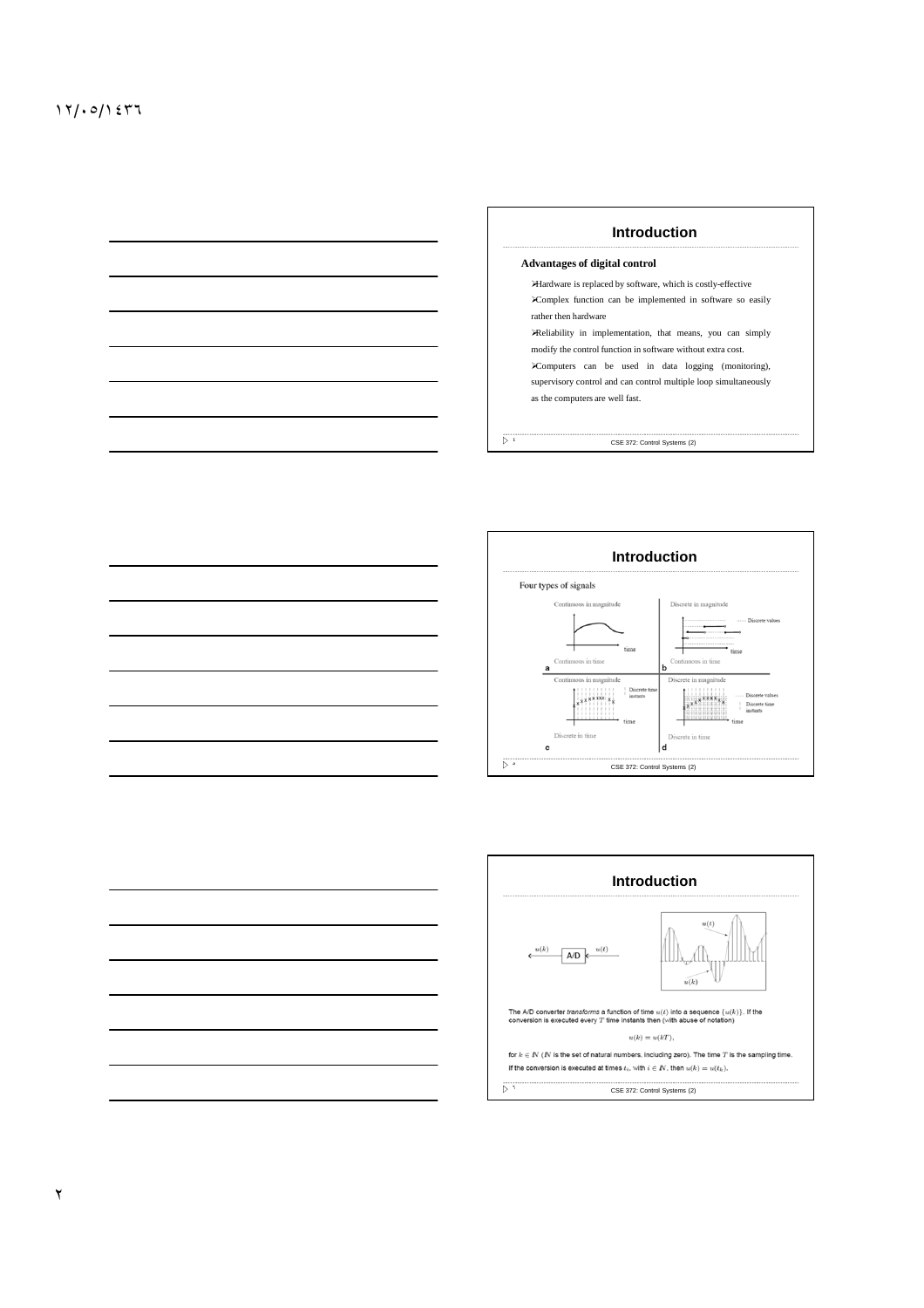



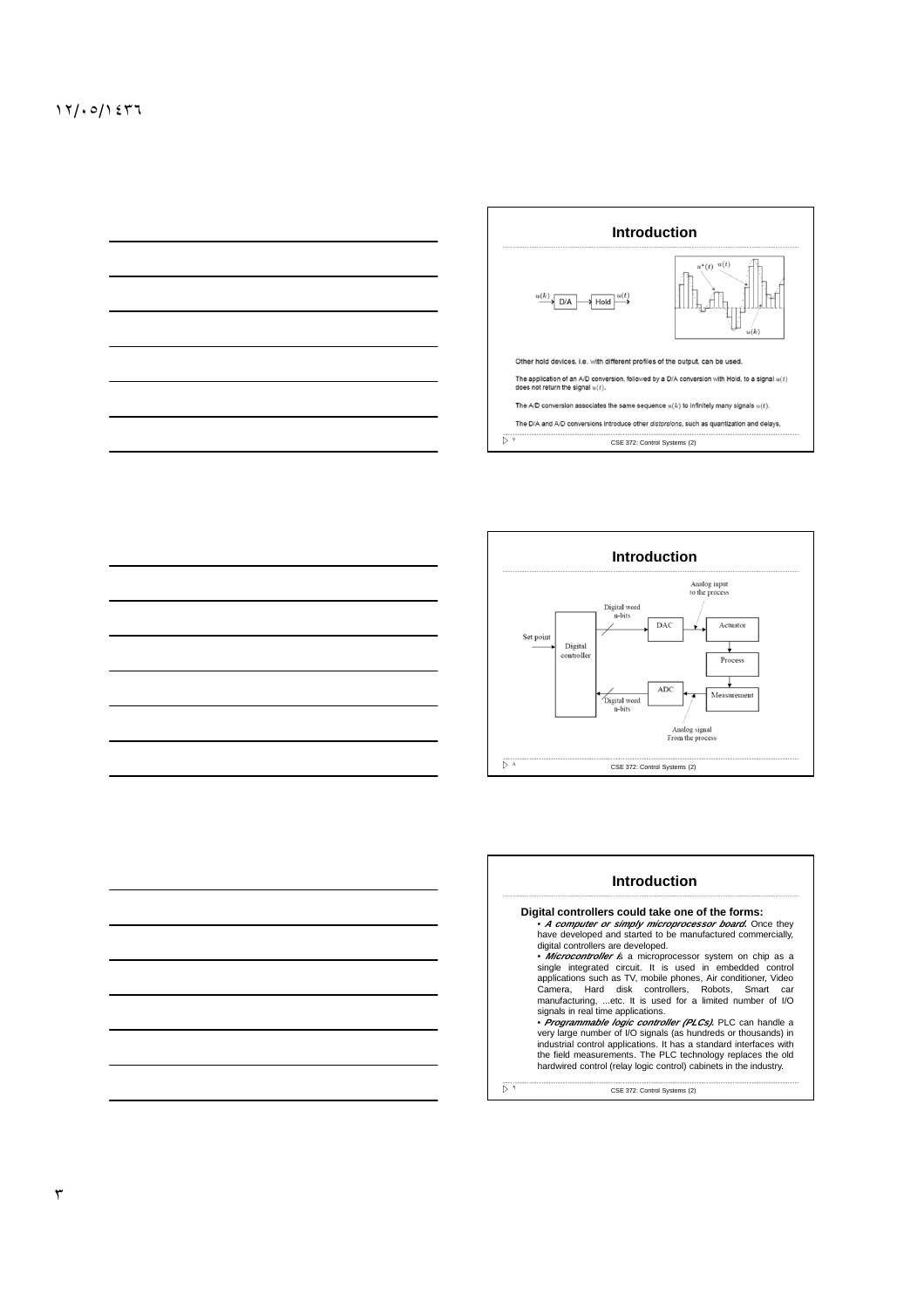







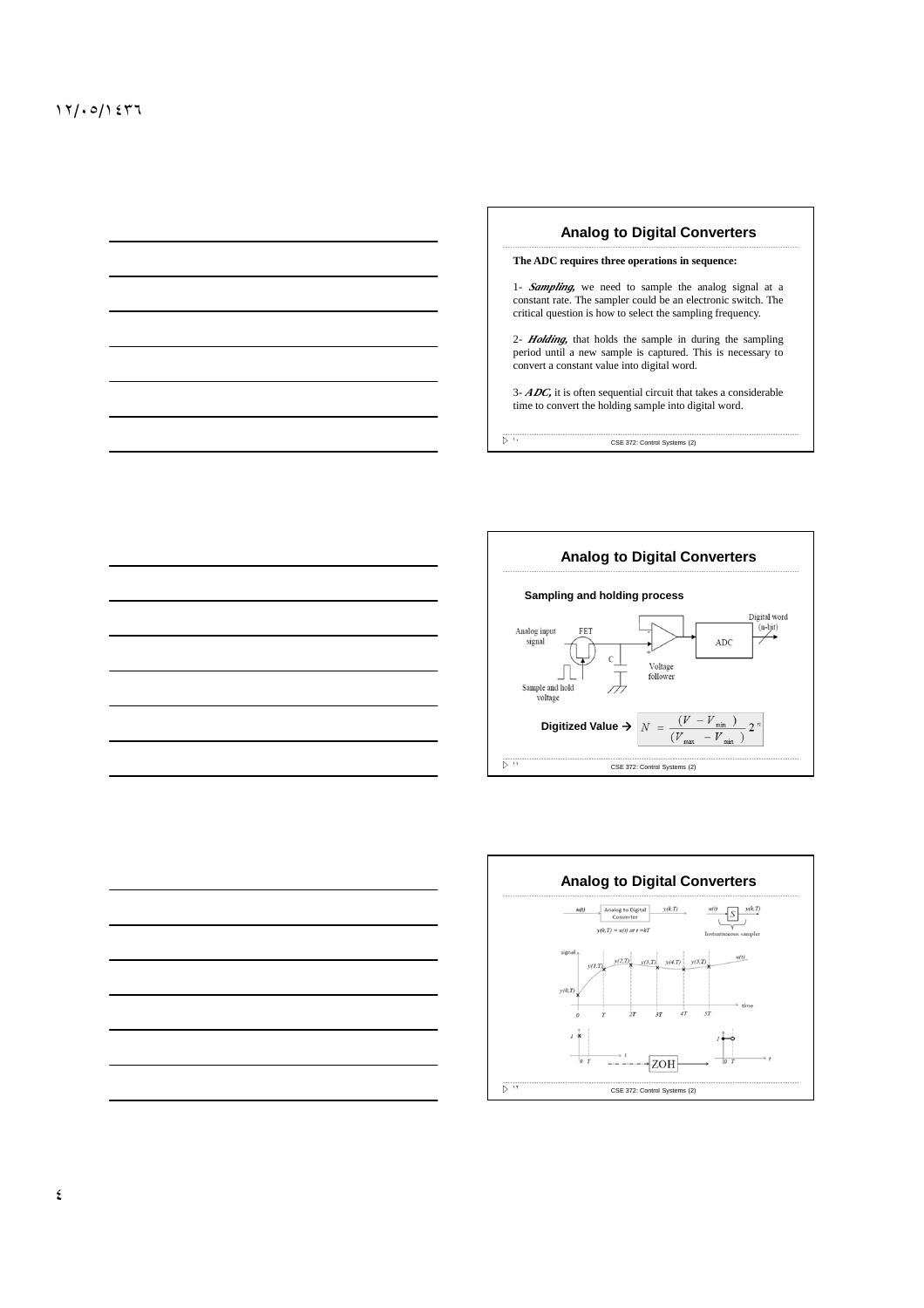





٥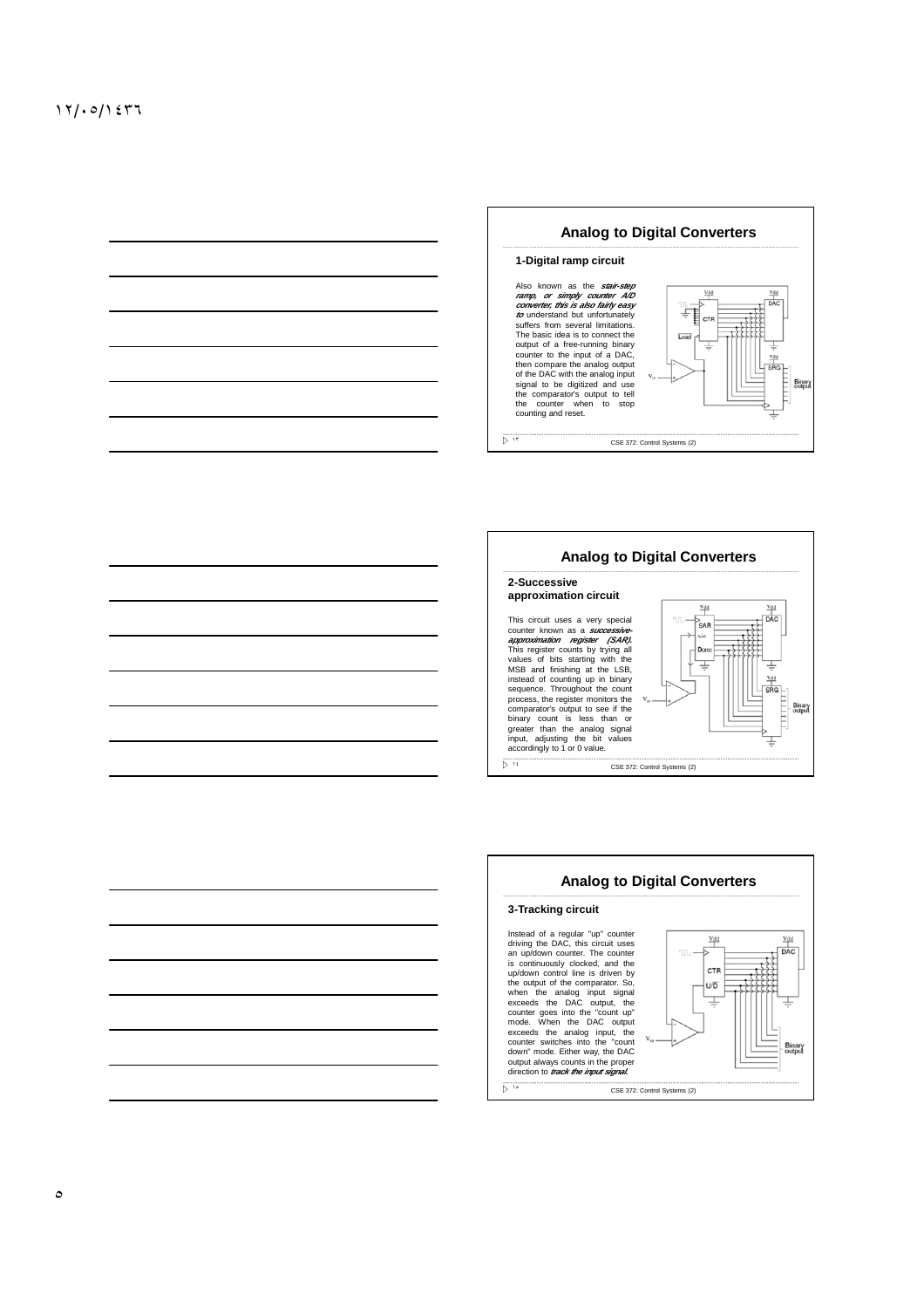



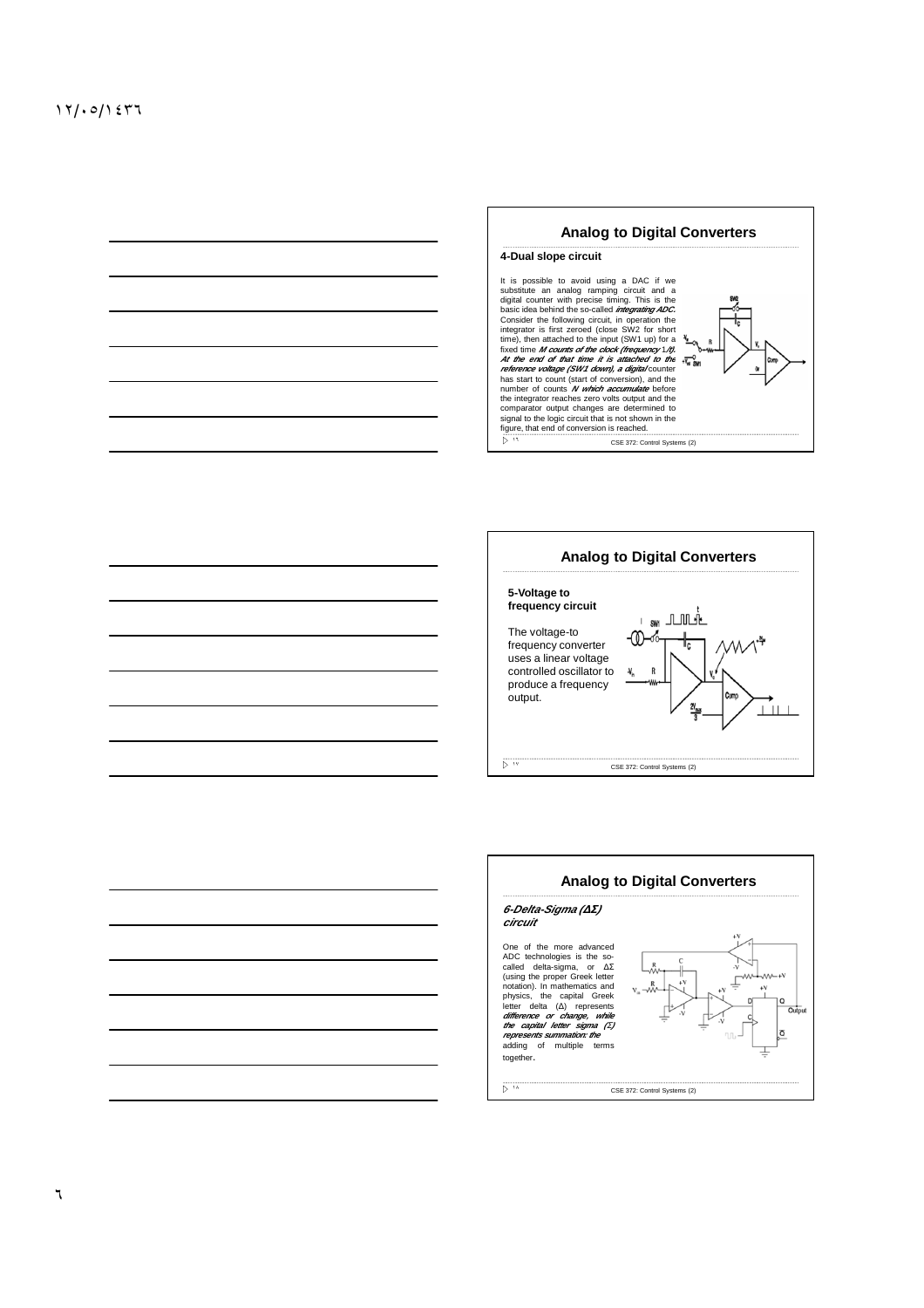





٧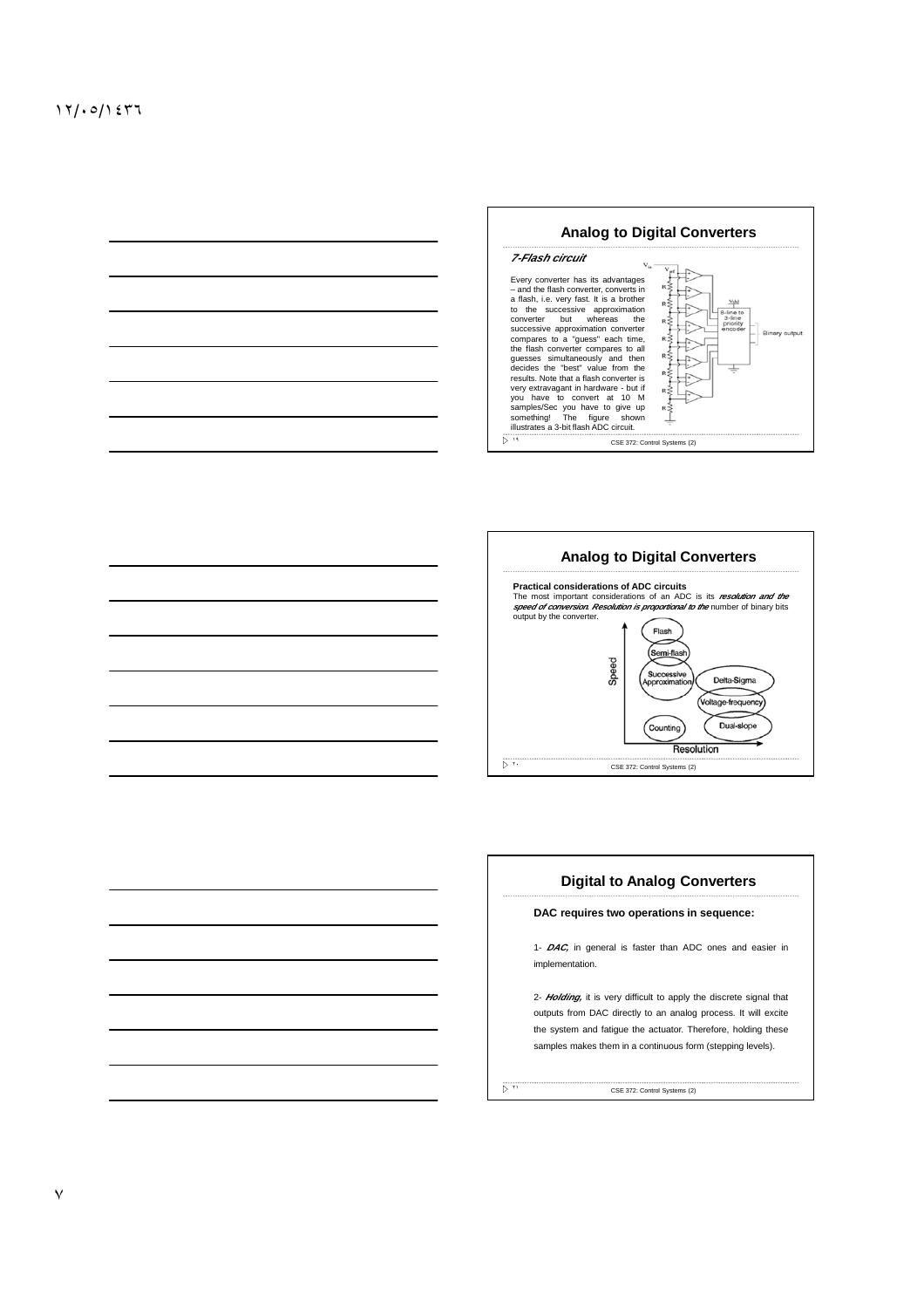



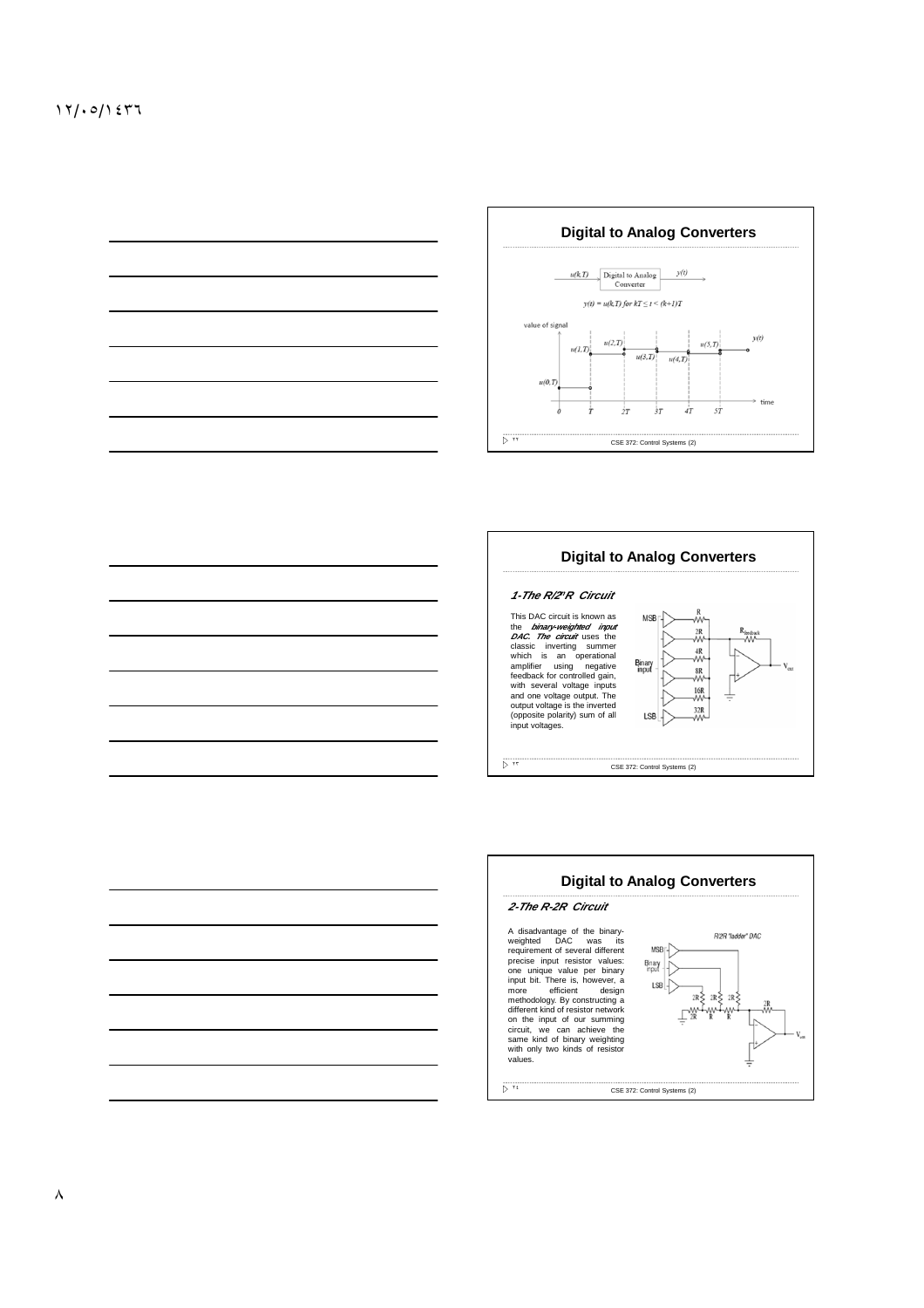

| <b>Bits</b>    | Levels | Analog<br>Signal | Error         |
|----------------|--------|------------------|---------------|
|                | 2      | 5                | $5/2=2.5$     |
| $\mathfrak{D}$ | 4      | 5                | $5/4=1.25$    |
| 3              | 8      | 5                | $5/8=0.625$   |
| 4              | 16     | 5                | $5/16=0.3125$ |

٦





More bits more accuracy. The commonly used ADC has

 $\overline{\triangleright}$  iv

- 8-bits:  $L=2^8=256$  (coarse)
- 10-bits:  $L=2^{10}=1024$  (adequate)
- 12-bits:  $L = 2^{12} = 4096$  (works well)
- 16-bits: L=2<sup>16</sup>=65536 (almost overkill)

CSE 372: Control Systems (2)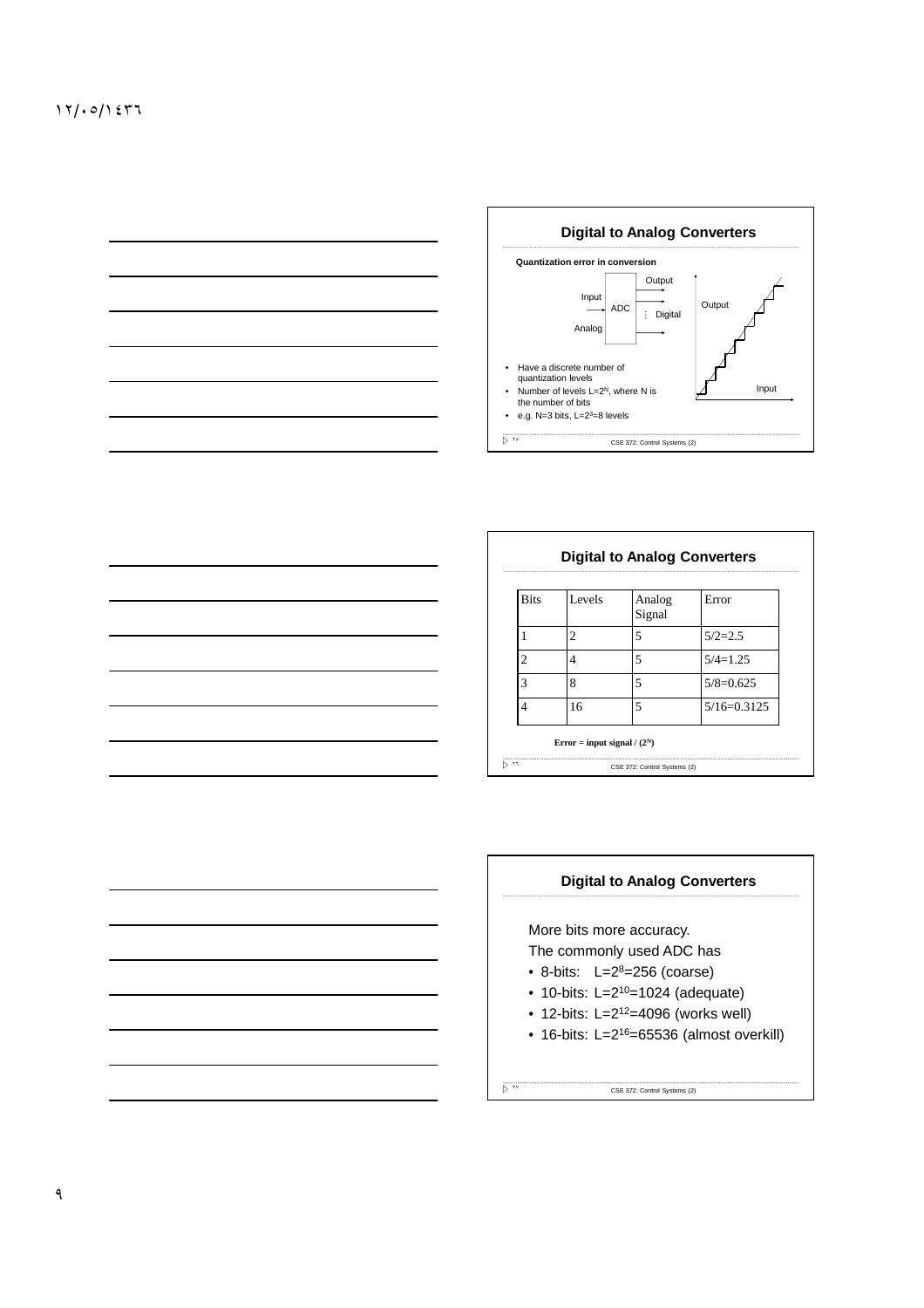

## **Selection of Sampling Frequency**

It is imperative that an ADC's sample time is fast enough to capture essential changes in the analog waveform. In data acquisition terminology, the highest-frequency waveform that an ADC can theoretically capture is called *Nyquist frequency*, which equals to one-half of the ADC's sample frequency. Therefore, if an ADC circuit has a sample frequency of 5000 Hz, the highest frequency waveform will be the Nyquist frequency of 2500 Hz. If an ADC is subjected to an analog input signal whose frequency exceeds the Nyquist frequency for that ADC, the converter will output a digitized signal of falsely low frequency.This phenomenon is known as *aliasing effect*.



 $\overline{p}$   $\overline{r}$ 



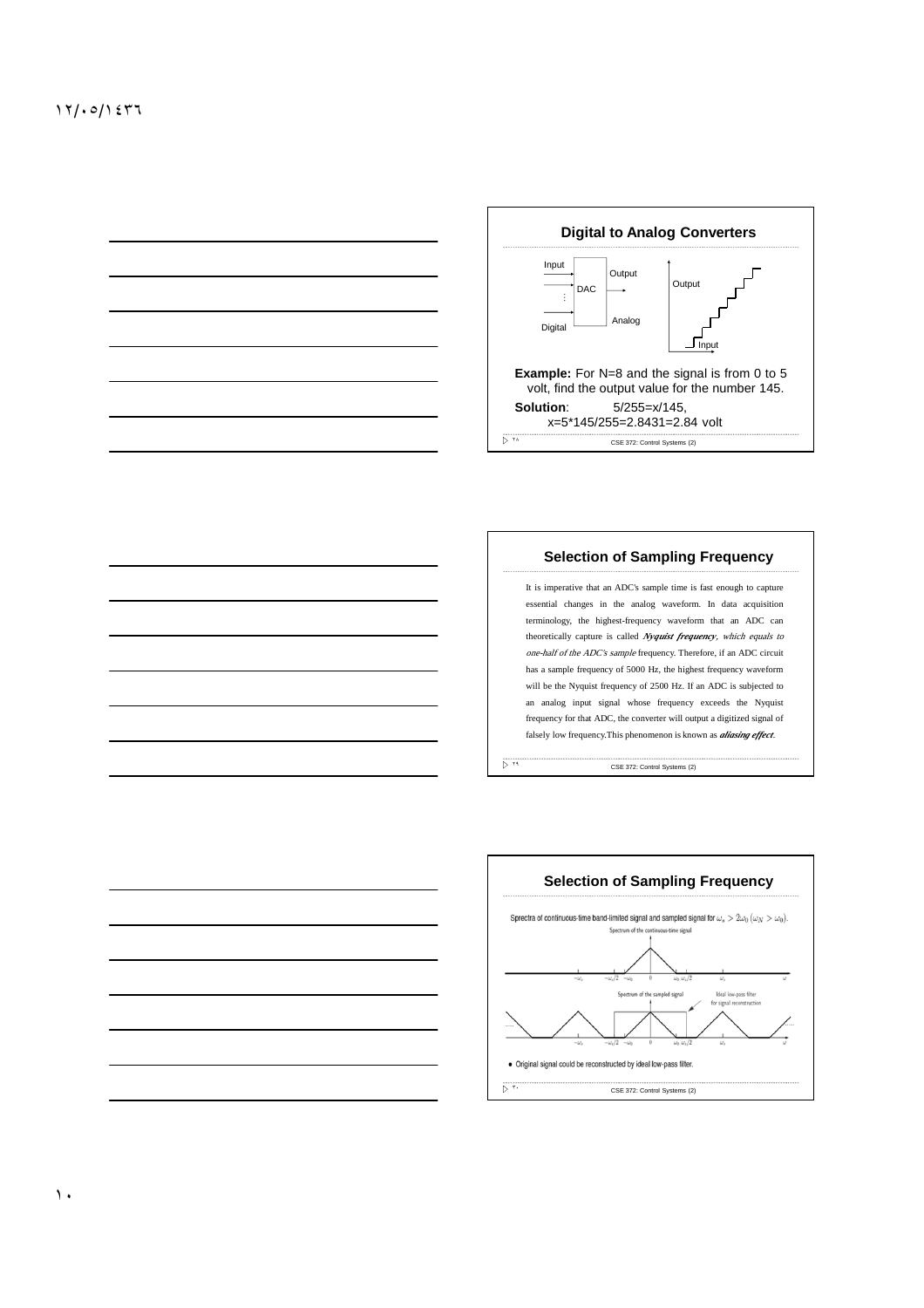



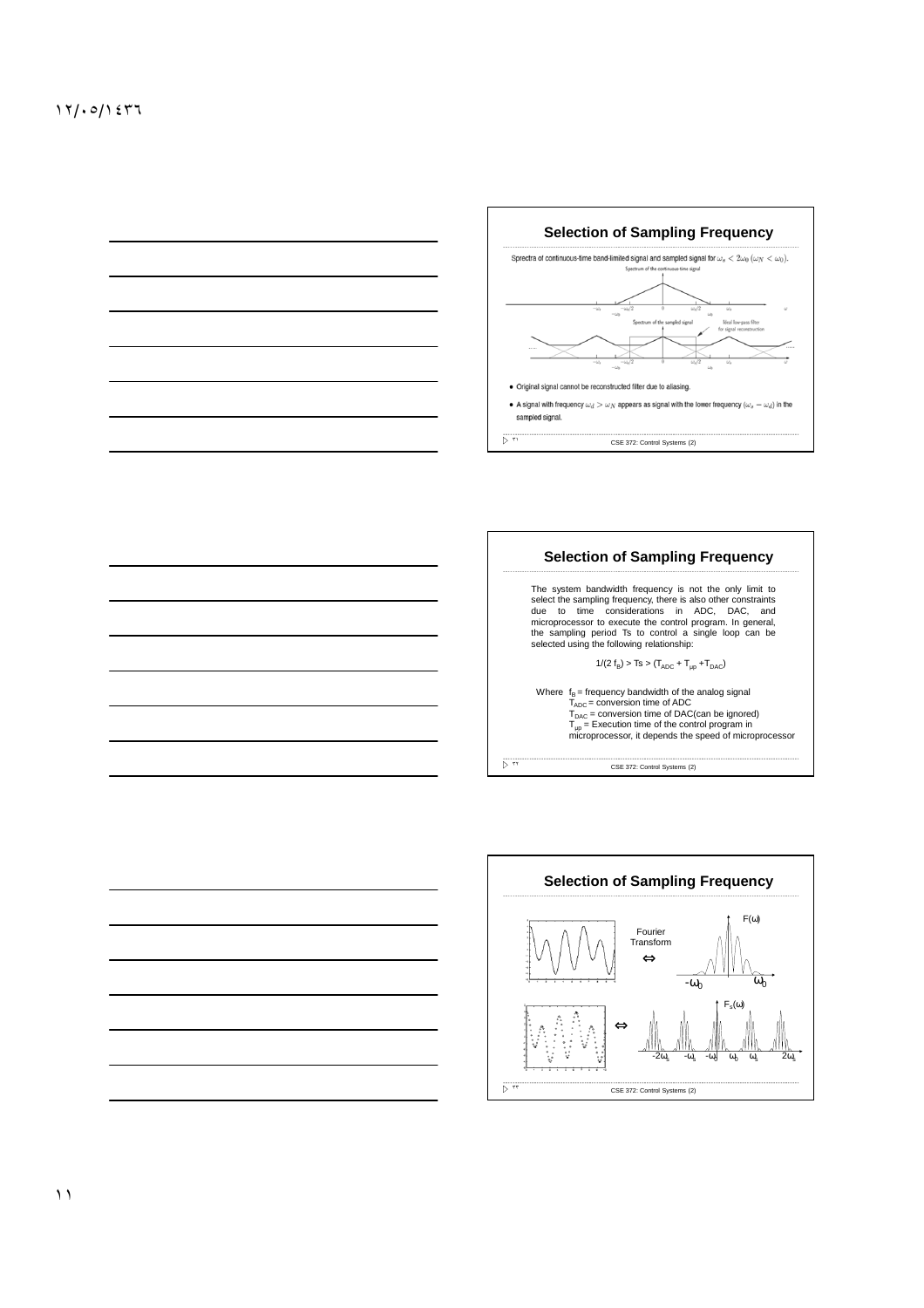